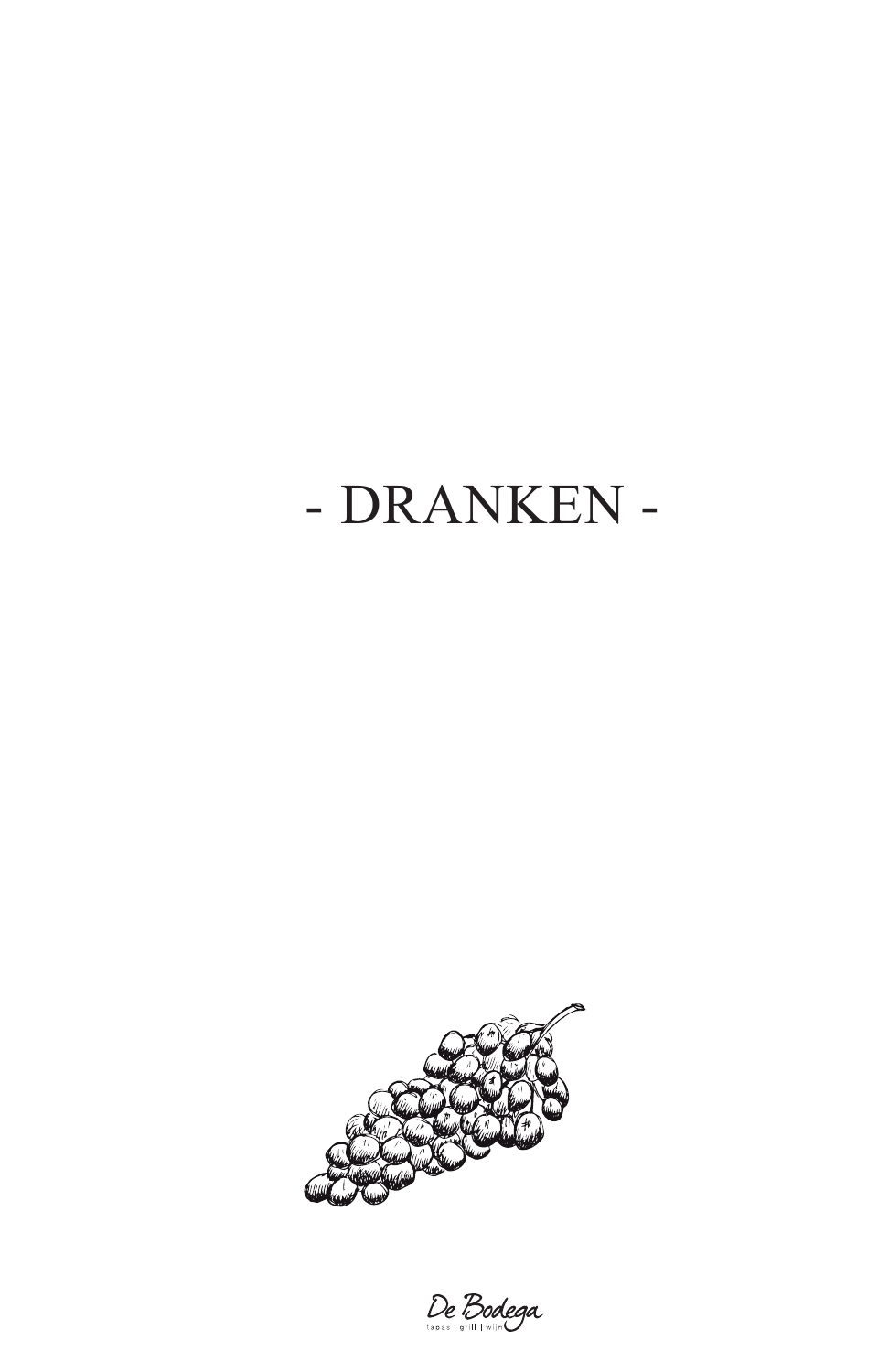# - WIJNEN -

### WIT

| CHARDONNAY / LA VILLETTE / LANGUEDOC, FRANKRIJK                                      |  |
|--------------------------------------------------------------------------------------|--|
| PINOT GRIGIO / ZENATO / VENETO, ITALIË                                               |  |
| SAUVIGNON BLANC / DOMAINE MALET / LOIRE, FRANKRIJK                                   |  |
| SAUVIGNON BLANC / SAINT CLAIR / MARLBORO, NIEUW-ZEELAND                              |  |
| VERDEJO / BODEGA'S ORDONES / RUEDA, SPANJE                                           |  |
| GRÜNER VELTLINER / WIENGUT GRITSCH / WACHAU, OOSTENRIJK                              |  |
| CHARDONNAY / WENTE / CALIFORNIË, AMERIKA                                             |  |
| TREBBIANO / ZENATA / VENETO, ITALIË                                                  |  |
| CHARDONNAY / DOMAINE BOUSSEY LAURENT & KAREN /<br>BOURGOGNE COTE DE-BEAUN, FRANKRIJK |  |

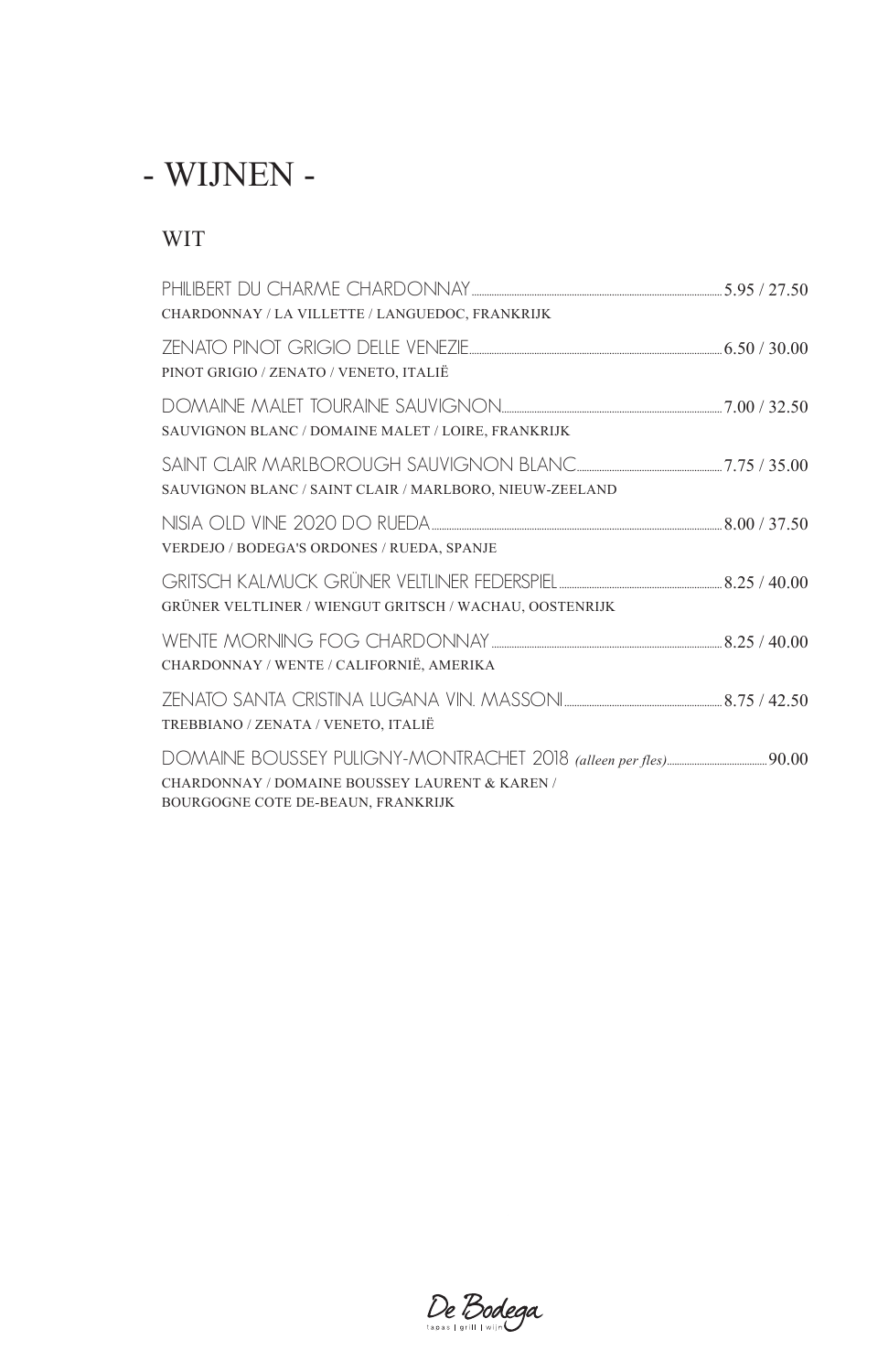# - WIJNEN -

### ROOD

| CABERNET SAUVIGNON, MERLOT / LA VILLETTE / LANGUEDOC, FRANKRIJK                    |  |
|------------------------------------------------------------------------------------|--|
| TEMPRANILLO / HAMMEKEN CELLARS / MURCIA, SPANJE                                    |  |
| CORVINA, CORVINONE, CABERNET SAUVIGNON /<br>BISCARDO VINI / VENETO, ITALIË         |  |
| TEMPRANILLO / VINTEA / RIOJA, SPANJE                                               |  |
| MALBEC / DOMAINE BOUSQUET / MENDOZA, ARGENTINIË                                    |  |
| CORVINA, CORVINONE, CABERNET SAUVIGNON /<br>BISCARDO VINI / VENETO, ITALIË         |  |
| CINSAULT, GRENACHE, MOURVEDRE, SYRAH / JEROME QUIOT /<br>COTES DU RHONE, FRANKRIJK |  |
| CORVINA VERONESE, CORVINONE, RONDINELLA / CORTE SAN BENDETTO /<br>AMARONE / ITALIË |  |
| CABERNET FRANC, CABERNET SAUVIGNON, MERLOT, PETIT VERDOT /<br>BORDEAUX, FRANKRIJK  |  |

### ROSÉ

| CABERNET FRANC / LOIRE / FRANKRIJK                    |              |
|-------------------------------------------------------|--------------|
| MAD ROSE MEDITERRANEE                                 | 5.95 / 27.50 |
| CINSAULT, GRENACHE, SYRAH / MAD / PROVENCE, FRANKRIJK |              |

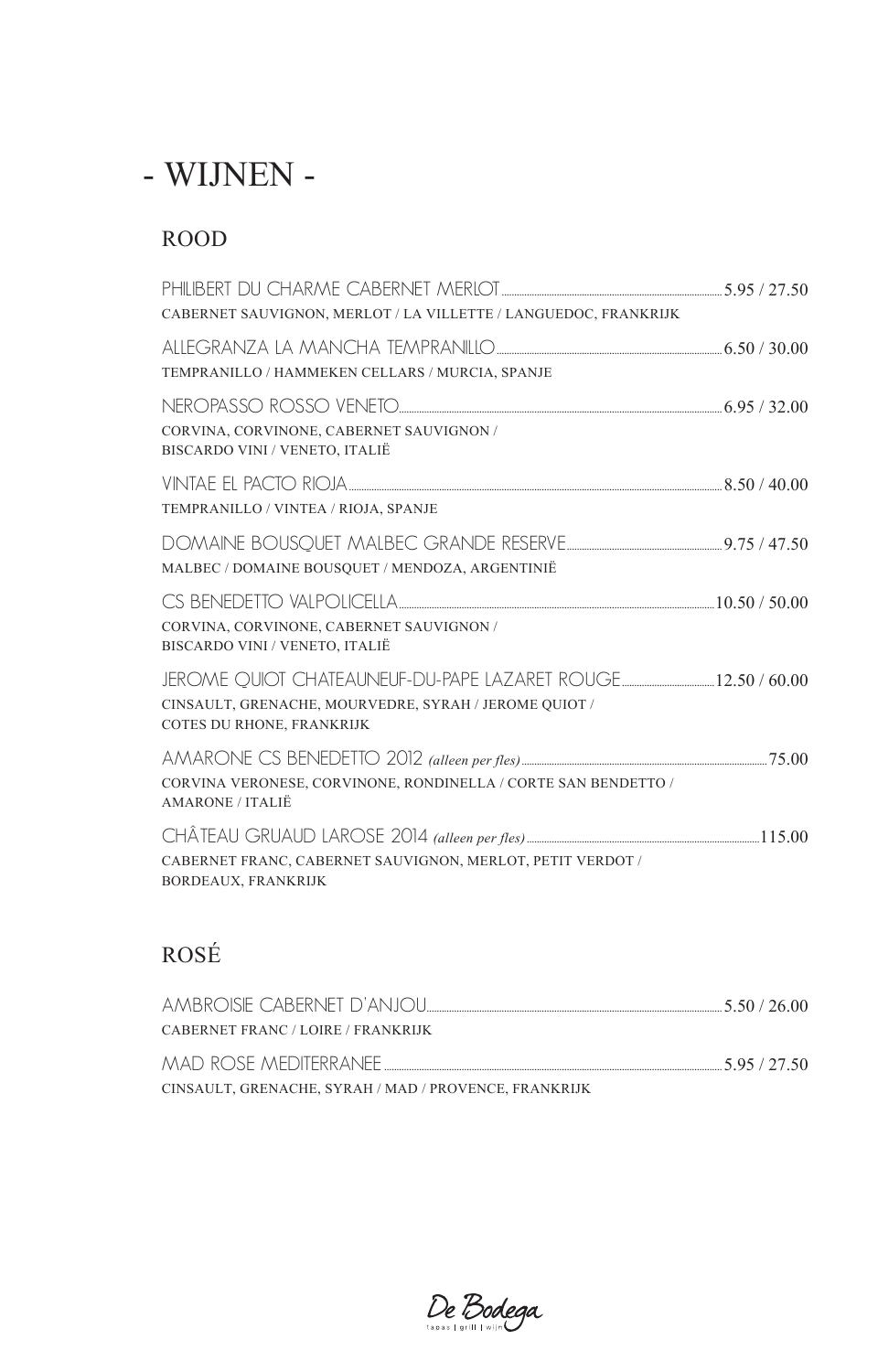# - DRANKEN -

#### **GIN & TONIC**

| <b>HERMIT GIN / TONIC / LIMOEN</b>               |       |
|--------------------------------------------------|-------|
| SIR EDMOND GIN / TONIC / MUNT / AARDBEI          |       |
| COPPERHEAD GIN / TONIC / KORIANDER / SINAASAPPEL | 11.50 |
| MARULA GIN / TONIC / JENEVERBES / LIMOENZEST     |       |

#### **COCKTAILS**

| ESPRESSO / WODKA / TIA MARIA               |  |
|--------------------------------------------|--|
|                                            |  |
| <b>GINGER BEER / WODKA / LIMOENSAP</b>     |  |
| HIERBAS DE LAS DUNAS / TONIC / SINAASAPPEL |  |

### **BUBBELS**

| CAVA MONT MARCEL 2014 | 7.75 / 29.00 |
|-----------------------|--------------|
|                       |              |
| DOM PÉRIGNON          | 250.00       |